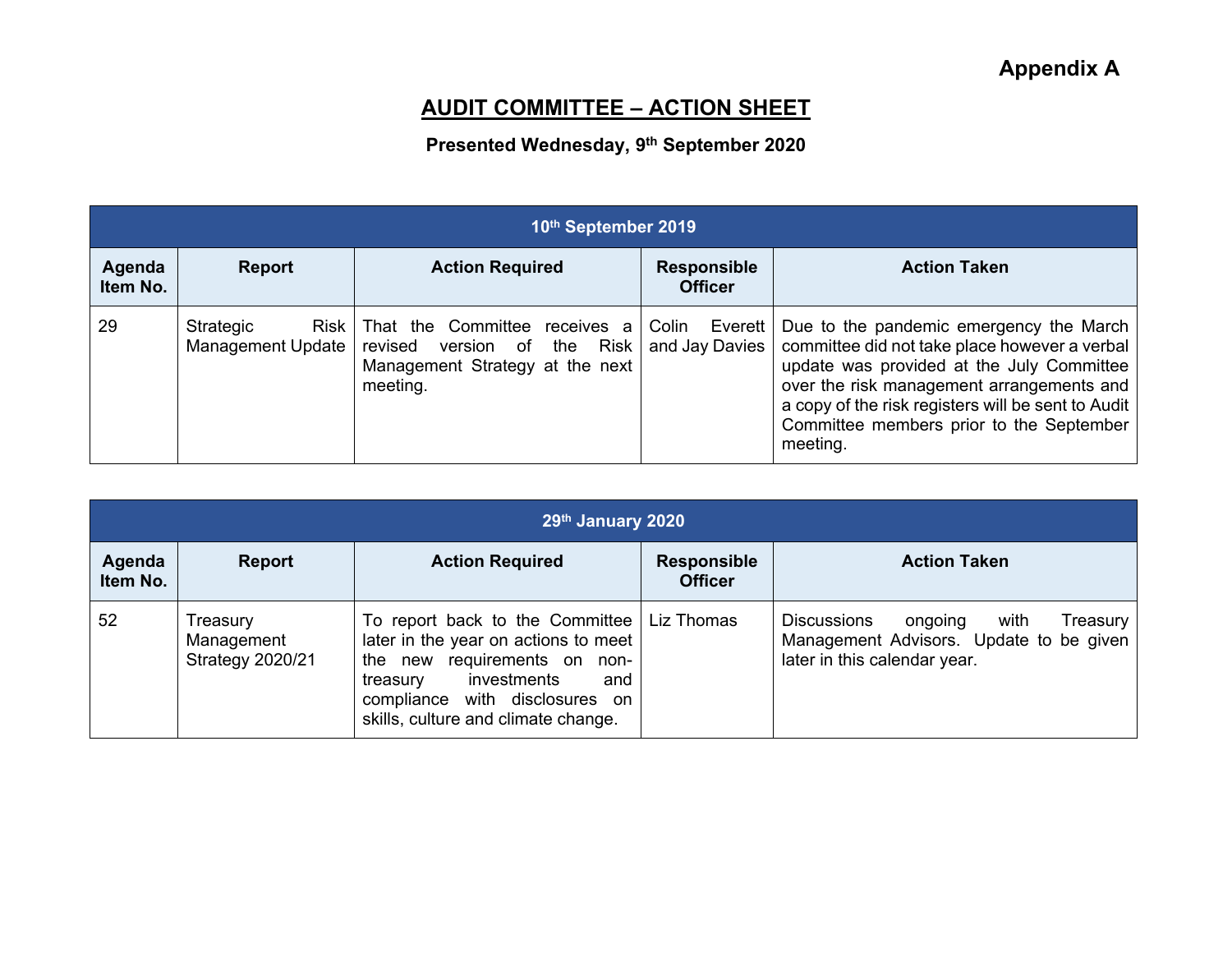|                    | 23rd July 2020                         |                                                                                                                                                                                                                                                                                         |                                                       |                                                                                                                         |
|--------------------|----------------------------------------|-----------------------------------------------------------------------------------------------------------------------------------------------------------------------------------------------------------------------------------------------------------------------------------------|-------------------------------------------------------|-------------------------------------------------------------------------------------------------------------------------|
| Agenda<br>Item No. | <b>Report</b>                          | <b>Action Required</b>                                                                                                                                                                                                                                                                  | <b>Responsible</b><br><b>Officer</b>                  | <b>Action Taken</b>                                                                                                     |
| 62                 | Draft Statement of<br>Accounts 2019/20 | An up-to-date figure for the NHS<br>debt in note 13 (Sally's query)                                                                                                                                                                                                                     | Paul Vaughan                                          | This information was provided to members of<br>the Committee on 07/08/2020.                                             |
|                    |                                        | Clarification on £374k payments in<br>note 28 for Related Parties -<br>Officers (Allan's query).                                                                                                                                                                                        | Paul Vaughan                                          | The accounts have been updated to reflect<br>this and they will be presented to committee in<br>September for approval. |
|                    |                                        | The<br>for<br>fluctuating<br>reason<br>management and supervision costs<br>on the HRA Income & Expenditure<br>Sheet (p.70 of the accs - Sally's<br>query).                                                                                                                              | Paul Vaughan                                          | This information was provided to members of<br>the Committee on 07/08/2020.                                             |
|                    |                                        | To receive a report in Sept (on a<br>quarterly basis) to give assurance to<br>the Ctte on how the Council is<br>proportionately responding to the<br>pandemic emergency and making<br>risk-assessed decisions.                                                                          | Colin Everett /<br>Gareth Owen                        | The first report will be provided at the<br>September 2020 Audit Committee meeting.                                     |
|                    |                                        | To share Audit Wales contact<br>details with the Committee.                                                                                                                                                                                                                             | Committee<br><b>Services</b>                          | information was<br><b>This</b><br>provided to<br>the<br>Committee on 23/07/2020                                         |
| 64                 | Annual Governance<br>Statement 2019/20 | That the<br>Annual<br>Governance<br>Statement 2019/20 includes the<br>commitment to increase Member<br>involvement from next year, and be<br>endorsed and attached to the<br>Statement of Accounts for adoption.<br>The process and timescale for more<br>Member involvement on the AGS | <b>Robert Robins</b><br>Gareth Owen<br>Lisa Brownbill | This will be provided to members at the<br>November 2020 Audit Committee meeting.                                       |